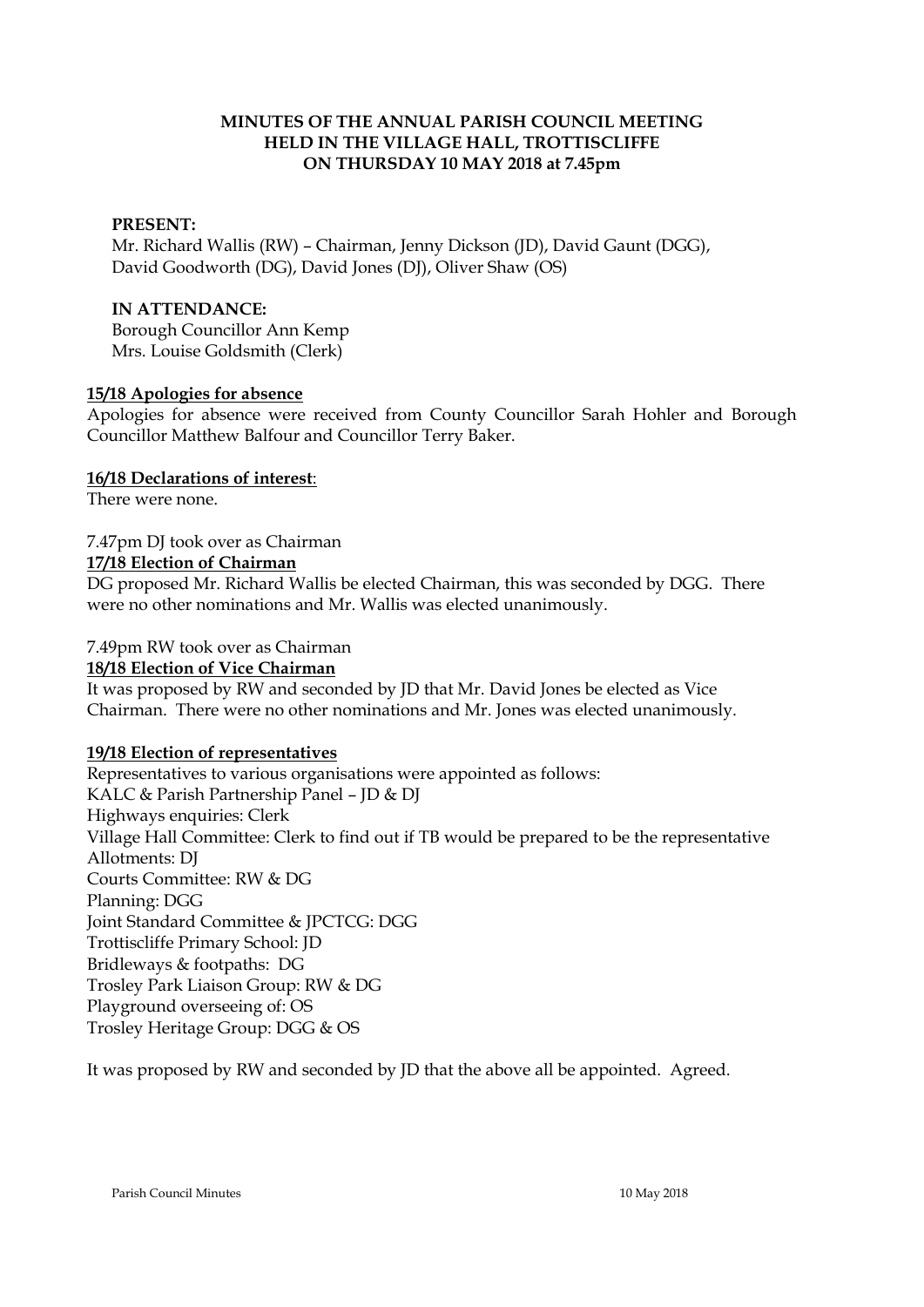# **20/18] APPOINT A FINANCIAL OFFICER & INTERNAL AUDITOR:**

It was proposed by the Chairman and seconded by DJ that the Clerk be appointed as the Responsible Finance Officer and Mr J. Fahy be appointed as the internal auditor. Agreed.

## **21/18 Minutes**

The minutes of the Parish Council Meeting held on the 5 April 2018 were approved and signed as a true record.

# **22/18 Reports**

- a) County Councillor There was no report.
- b) Borough Councillor Borough Councillor Ann Kemp reported that T&MBC are looking to use contributions made by developers towards social housing for purchasing some temporary homes rather than using Bed and Breakfast establishments. Mrs Pam Bates becomes the new Mayor next week. Members passed on concerns about the perceived effectiveness of Planning Enforcement at T&MBC. Borough Councillor Ann Kemp explained that the Clerk does not receive regular updates on enforcement cases because of confidentiality issues. The Clerk was asked to send Borough Councillor Ann Kemp a list of current enforcement cases so that she can ensure enforcement are still investigating them. Borough Councillor Ann Kemp was asked to attend the Parish Council meeting due to be held on the 5 July 2018 as it was agreed this would be a suitable date to present the KALC Community Award for Trevor Ledamun to his wife. JD offered to find out of Mrs Ledamun could make this date.
- c) Kent Police The Clerk reported that on the 9 April 2018 a vehicle was taken from a private car park in Churchfield. The Clerk has advised the PCSO of the dates of the Parish Council meetings.
- d) KALC Area Committee The Clerk has sent apologies for JD for the meeting due to be held this evening.
- e) JPCTCG There has been no meeting. DGG will attend the next meeting due to be held on the 21 May 2018.
- f) Parish Partnership Panel There has been no meeting. The next meeting will be held on the 14 June 2018.
- g) Trosley Liaison Group RW attended the meeting held on the 8 May 2018. The meeting had not been well attended by representatives for Trosley Park and a lot of issues and concerns such as the maintenance of the specimen trees and the welfare of the animals could not be discussed. RW expressed his concern about the wellbeing of the goats. It was suggested and agreed that RW should contact DEFRA and the RSPCA about the welfare of the animals. The success of the park still seems to be judged on the number of people paying to use the car park whereas a lot of people walk to the park. In conclusion it was a disappointing meeting as few issues could be resolved.
- h) Village Hall Committee DJ reported that a meeting had been held on the 9 May 2018 but he was unable to attend. Members agreed that the Village Hall Committee could hold their Summer BBQ on the recreation ground on the 21 July 2018.
- i) Tree Warden The next tree walk is due to be held on Saturday 12 May 2018 and will commence at 10am at the Village Hall.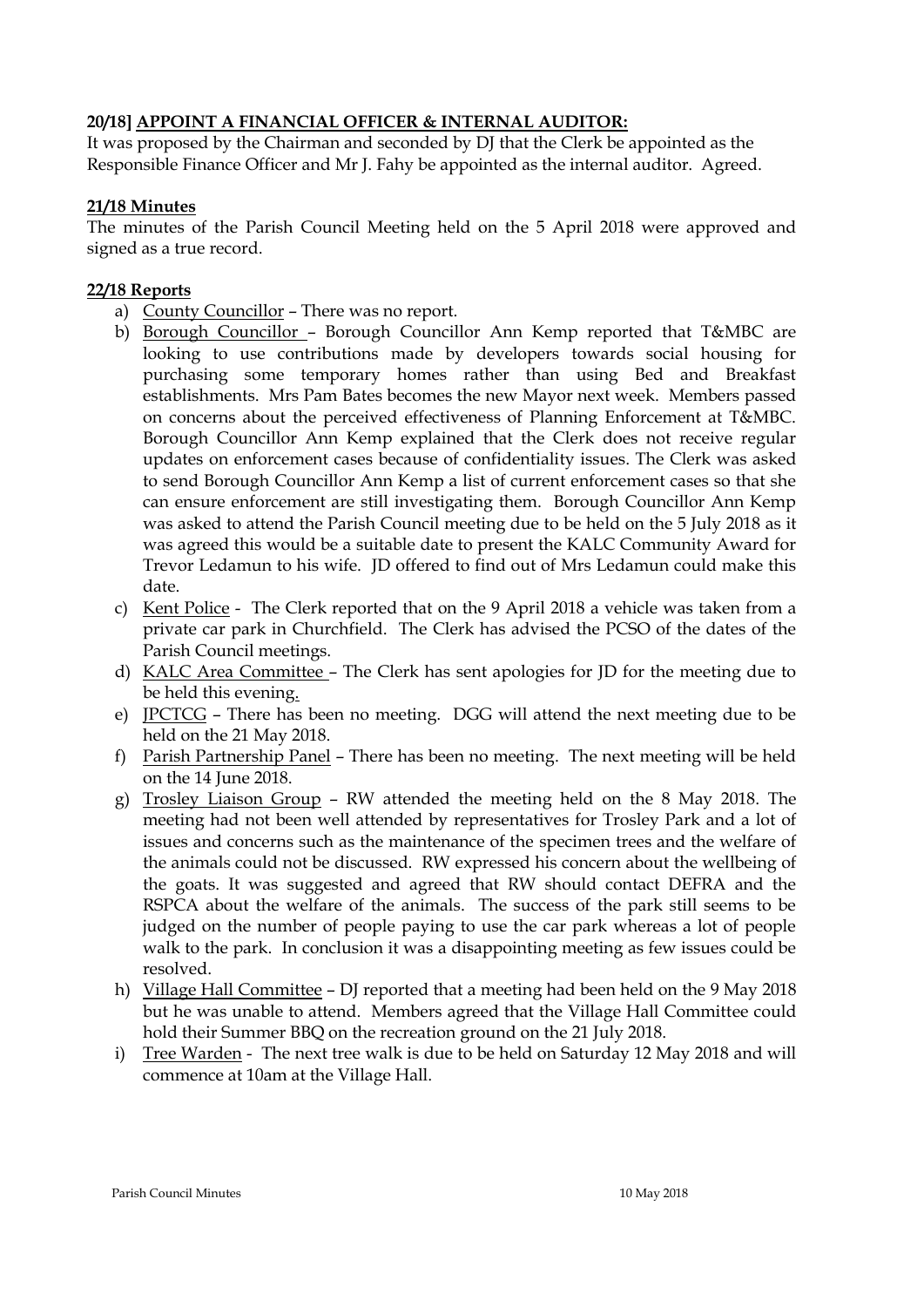### **23/18 Matters arising**

- a) Parish Plan/Emergency Plan RW and DG will update the draft plan with some more information on residents with medical skills. It was agreed that the plan should then be placed on the website as a working document.
- b) T&MBC Call for Sites/Development of the Local Plan No update available.
- c) Progress with a Community Bid for The Plough Inn Members noted that the mortarium period ended on the 30 April 2018. The Trosley Heritage Group made a bid of £360,000.00 for The Plough Inn which was rejected by the owner. The owner has stated that they will only sell if there is a lifelong overage agreement in place. The Heritage Group are not happy to agree to this. The Heritage Group are concerned that momentum in the village for the project will dwindle if an agreement cannot be reached soon. The Plunkett Foundation continue to support the Heritage Group. Local knowledge suggests that the owner's daughter is living the premises. The Clerk was asked to find out if this was permissible given that the pub has closed for business.

*8.29pm Borough Councillor Ann Kemp left the meeting*

- d) Parish Council Website A draft version of the new website had been received that day. The Clerk demonstrated this to Members who were very pleased with this draft version. Members agreed to send any comments or suggestions on how the draft could be improved to the Clerk.
- e) General Data Protection Regulation The Clerk is working through the implications and requirements of the new regulations. It was **resolved** that the Clerk should appoint Satswana for an external Data Protection Officer service at a cost of £150.00 per annum. The Clerk will prepare a Privacy Statement and Consent form which will be sent to everyone that the Clerk holds personal information on. The Clerk has attended a course on Encryption and will look to save all the Parish Council documents in encrypted folders. The Clerk will also consider how various passwords held by her are to be stored. It was noted that the Parish Council has a year to ensure that it complies with the requirements of GDPR.
- f) New Model Standing Orders It was noted that NALC has published new model standing orders which incorporate the requirements of new legislation that has been introduced since the current model standing orders were published in 2013. Members agreed that the Clerk should amend the affected sections and circulate a revised copy of the model standing orders.

## **24/18 Finance & Policies**

Statement of payments to be made and income received

#### **Balances as at 4 MAY 2018**

| <b>National Savings Account:</b> | £1,692.64  |
|----------------------------------|------------|
| Nat West TPC TCC Account:        | £25,537.56 |
| Nat West TPC Reserve Account:    | £17,138.09 |
| Nat West TPC Current Account     | £ 8,417.57 |
| Less cheque 000166               | 50.00      |
|                                  | 8.367.57   |

**Receipts:** T&MBC Precept first half instalment: £8,250.00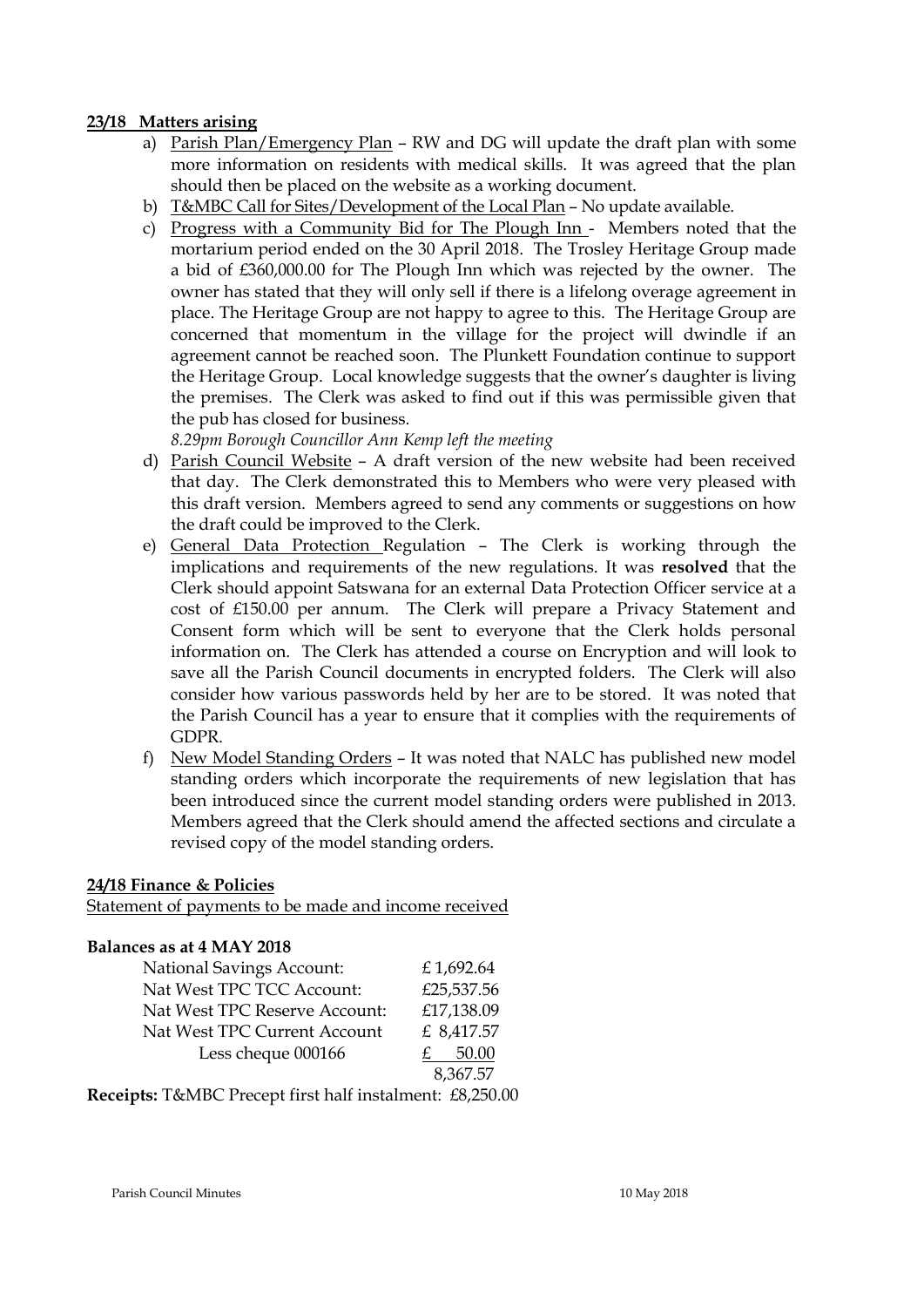### **Cheques for signature TPC Current Account:**

| <b>Supplier</b>           | Description                         | <u>Cheque</u> | Amount    |
|---------------------------|-------------------------------------|---------------|-----------|
|                           |                                     | Number        |           |
| Mrs L S Goldsmith         | (Salary 5 weeks)                    |               |           |
|                           | $(05/04/18 - 10/05/18)$             | 000176        | £ 211.61  |
| <b>HMRC</b>               | (Clerks Tax)                        | 000177        | £140.80   |
| Mrs L S Goldsmith         | (Clerks Expenses)                   | 000178        | £116.18   |
| Four Seasons Gardens Ltd. | (Grounds maintenance)               | 000179        | £134.94   |
| Broad Signs Ltd           | (Signs for playground)              | 000180        | $£$ 90.00 |
| Came & Company            | (Insurance Renewal)                 | 000181        | £495.61   |
| <b>SLCC</b>               | (50% of subscription)               | 000182        | £ 64.00   |
| Viking                    | (Ink and stationery)                | 000183        | £ 71.90   |
| Ludus Leisure Ltd.        | (Replacement springer)              | 000184        | £706.80   |
| <b>Gel Creative</b>       | (30% deposit website design) 000185 |               | £333.00   |
| Citizens Advice Bureau    | (Donation)                          | 000186        | £100.00   |
| Kent Air Ambulance        | (Donation)                          | 000187        | £100.00   |
|                           | Total                               |               | £2,564.84 |

#### **Transfer from TPC Current Account to TPC Reserve Account: £5,700.00**

| <b>Cheques for signature TPC TCC Account:</b> |                  |                |
|-----------------------------------------------|------------------|----------------|
| EDF Customers PLC                             | Electricity Bill | 000011 £194.89 |

- a) Cheques for signature: The Chairman proposed that the cheques listed above and overleaf be signed. Agreed
- b) Internal Audit 1 April 2017 to 31 March 2018 report found that the books of account had been properly kept throughout this period. All income noted had been received accordingly and all expenditure had the appropriate documentation. The internal auditor has completed the Annual Internal Audit Report section in the Annual Governance and Accountability Return 2017/18 (Part 2).
- c) Certificate of Exemption Members certified that during the financial year of 2017/18 the higher of the Parish Council's gross income for the year or gross expenditure for the year did not exceed £25,000.00 and that there is no requirement to have a limited assurance review.
- d) Annual Governance Statement Each statement was read out and approved by full Council. The Statement was signed by RW and the Responsible Finance Officer (Clerk).
- e) Accounting Statements  $2017/18$  these were approved by full Council and signed by RW and the Responsible Finance Officer.
- f) Insurance Renewal It was **resolved** that the Parish Council should take out the insurance due to commence on 1 June 2018 with Came & Company for a premium of £495.61. It was noted that this will be the third year of a three year long term agreement.
- g) NALC National Salary Award 2018 Members noted the NALC recommended pay award and that the Clerk's hourly rate will now be £12.815.
- **h)** Citizens Advice Bureau and Kent Air Ambulance Members discussed a request for a donation and **resolved** to donate £100.00 to the Citizens Advice Bureau and Kent Air Ambulance.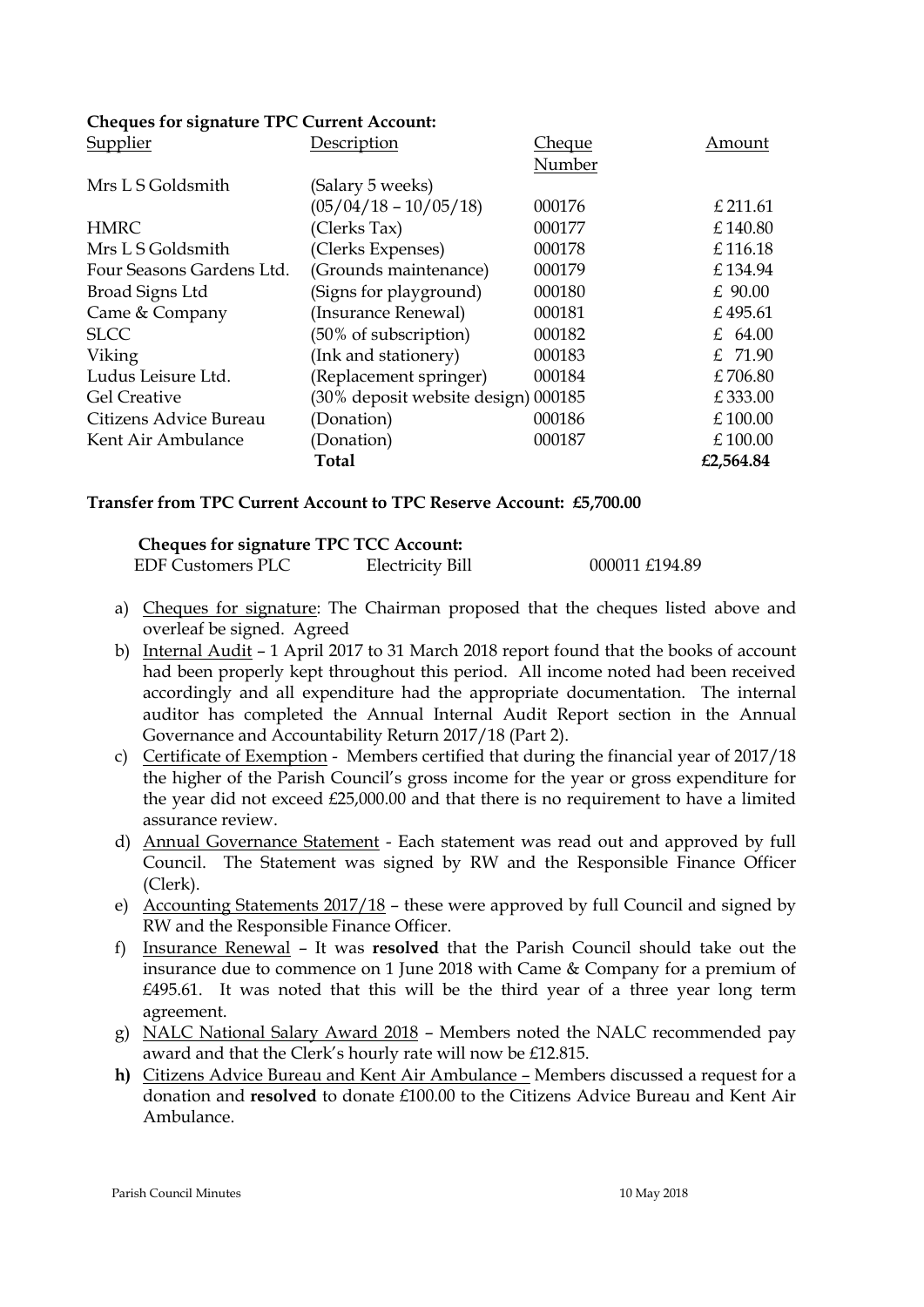# **25/18 Members of public:**

There were no members of public.

# **26/18 Planning**

a) Applications: None to consider

b) Decisions from T&MBC:

1] TM/17/03403/FL – Prunelle, Church Lane, Trottiscliffe Addition to driveway to create a drive on drive off. Refused

## c) Other planning matters

1] Whitaker Cottage – unauthorised use as separate dwelling. Members noted that Borough Councillor Ann Kemp had checked with Enforcement and confirmed that they are carrying out further investigations with respect to planning permissions for the site.

2] Community Asset Register – The Clerk is waiting to hear from T&MBC about the applications to register the Village Sign, the pond on Taylors Lane, the Tennis Courts, the Village Hall and the green opposite The George as community assets.

# 27/18 Highways, Footways and Footpaths

1] Reported Faults

i) 306682 – refurbishment of the white lining within the traffic calming section on Taylors Lane/The Street/Addington Lane. The Highways Steward has advised that Vigo Hill from the A227 right through the village is to be re-surfaced this year. A date is not yet known.

ii) 346842 - Damage to village green and posts – Members noted that KCC have concreted the knocked down post into the ground. OS suggested getting a quote for posts and a chain type fencing similar to that installed in Stansted. The Clerk will find out how much this cost and whether County Councillor Sarah Hohler would consider funding this. Members were not in agreement that a post and chain fencing would be suitable but agreed to consider a quote at the next meeting.

iii) 325587 – Addington Lane – regular flooding on road. KCC are carrying out further investigations.

iv) Column lights at the entrances to the village – the lights have now been repaired and are working.

v) Pot holes on Vigo Hill – Clerk to report

vi) Members were pleased to note that the BT Box in Taylors Lane has been removed. The

Clerk will ask Four Seasons to tidy up the area and to remove an overhanging branch.

vii) Clerk to report a large pot hole in Ford Lane by Little Reeds.

viii) Smart Motorway Junction 3-5 - Highways England have arranged some 'Meet the Contractor' events where information will be given on the timing of the works and possible road closures. Members asked the Clerk to express their disappointment that very little notification was given off these events.

# **28/18 Open Spaces, Recreation Ground and Allotments**

1] Recreation Ground and playground – The Clerk reported that DJ and TB had kindly installed the replacement horse springer. The Clerk will install a replacement disclaimer sign for the play area and a new disclaimer sign for the netball stand. The Clerk was asked to remind Trottiscliffe School PTA that they should not be charging an entrance fee for events held on the recreation ground.